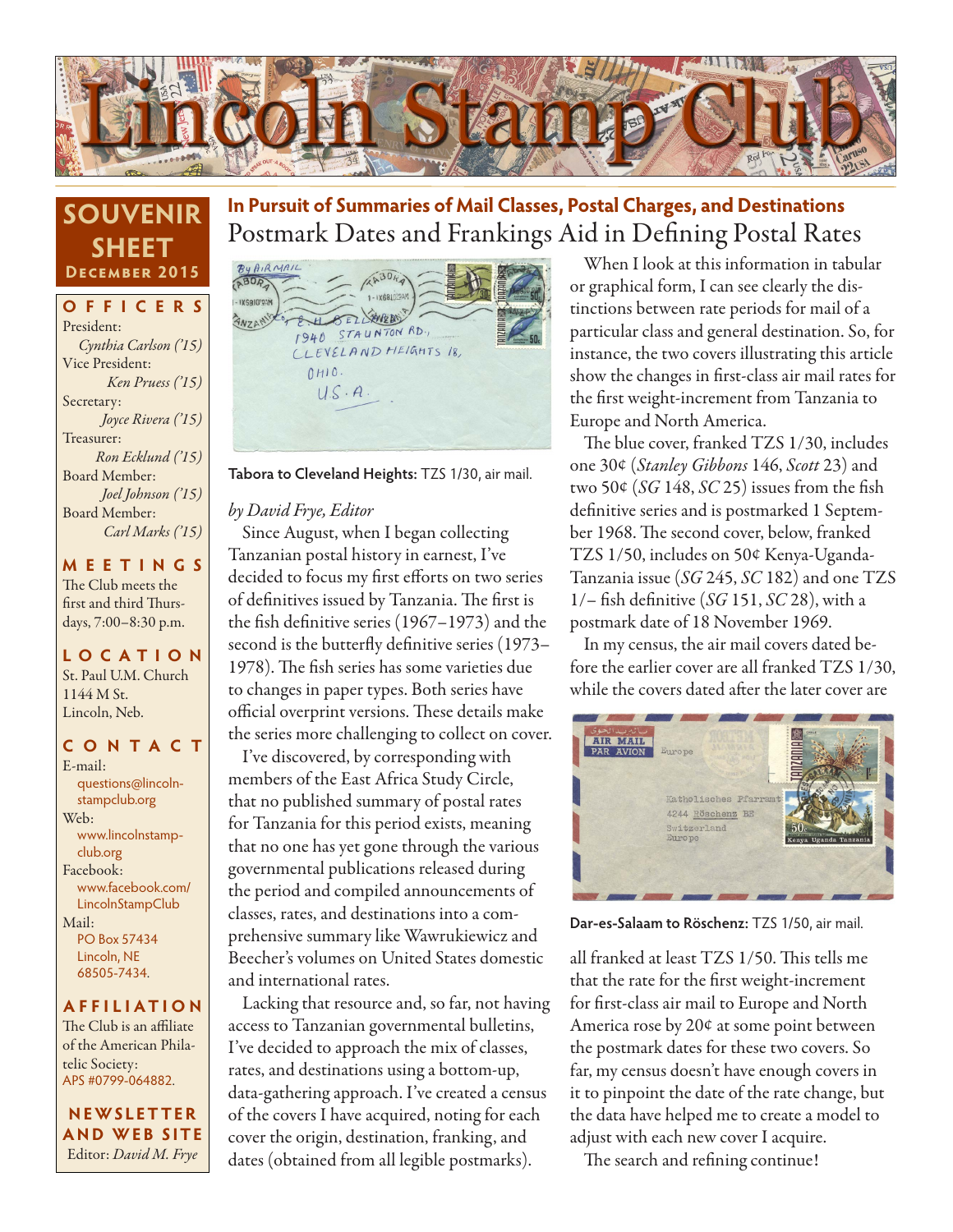#### **December 2015 Exchange**

The Club offers the following items at its monthly exchange. Make payments in cash or in personal checks made out to the Club. Proceeds from the sale of donations benefit the Club's general work. The seller's initials appear in the last column. LSC lots are donations. Number your lots before the meeting.

| Lot $#$           | Description                                    | Catalogue Minimum                 |         |  | <b>Buyer</b> | Seller     |
|-------------------|------------------------------------------------|-----------------------------------|---------|--|--------------|------------|
| $\blacksquare$ 01 | Canada Sc. 7444//779 12 ships MNH              |                                   | \$1.00  |  |              | <b>LSC</b> |
| $\blacksquare$ 02 | Fiji Sc. 132 MNH                               | \$1.00                            | \$0.25  |  |              | KR         |
| $\blacksquare$ 03 | Fiji Sc. B3, B4                                | \$0.55                            | \$0.20  |  |              | KR         |
| 04                | France Sc. 127 LH                              | \$42.50 NH                        | \$10.00 |  |              | <b>KR</b>  |
| $-05$             | France Sc. 159 U                               | \$0.25                            | \$0.10  |  |              | KR         |
| $-06$             | France Sc. 219 LH                              | \$1.90 NH                         | \$0.50  |  |              | KR         |
| $\blacksquare$ 07 | France Sc. 306 U                               | \$2.00                            | \$0.20  |  |              | KR         |
| $-08$             | France Sc. 692A LH                             | \$2.00 NH                         | \$0.25  |  |              | KR         |
| .09               | France Sc. 1325a MNH                           | \$4.50                            | \$1.50  |  |              | KR         |
| 10                | France Sc. B73 LH                              | \$10.00 H                         | \$3.00  |  |              | KR         |
| 11                | France Sc. B76 LH                              | \$21.50 H                         | \$4.00  |  |              | KR         |
| $-12$             | France Sc. B83 LH                              | \$37.50 NH                        | \$10.00 |  |              | KR         |
| $-13$             | France Sc. B575-B579 MNH                       | \$5.05                            | \$1.50  |  |              | KR         |
| $-14$             | France Sc. B197-B200 MNH                       | \$2.00                            | \$0.75  |  |              | KR         |
| $-15$             | France Sc. 1041, 1044 MNH                      | \$3.10                            | \$1.00  |  |              | KR         |
| $-16$             | Russia Sc. 3924-3928 MNH                       | \$2.05                            | \$0.75  |  |              | KR         |
|                   |                                                |                                   |         |  |              |            |
| $-17$             | Russia Sc. 2120-2134 U                         | \$6.75                            | \$2.25  |  |              | <b>KR</b>  |
| $-18$             | Thailand Sc. 1221 M                            | \$2.75                            | \$0.90  |  |              | <b>DMF</b> |
| $-19$             | Thailand Sc. 1284–1285 M se-tenant pair \$4.00 |                                   | \$1.30  |  |              | <b>DMF</b> |
| $\blacksquare$ 20 | Thailand Sc. 1305-1308 M Set of 4              | \$5.00                            | \$1.65  |  |              | DMF        |
| $-21$             | Thailand Sc. 1309, 1311–1312 M                 | \$2.60                            | \$0.80  |  |              | DMF        |
| $-22$             | United Nations Sc. 1-14 MNH                    | \$10.70                           | \$3.50  |  |              | KR         |
| $-23$             | United Nations Sc. 179 U (2 ident. lots)       | \$0.40                            | \$0.20  |  |              | KR         |
| $-24$             | U.S. plate blocks MNH Face \$35+               |                                   | \$25.00 |  |              | <b>LSC</b> |
| $-25$             | U.S. common used 1000s                         |                                   | \$1.00  |  |              | <b>LSC</b> |
| $-26$             | U.S. 25 FD covers                              |                                   | \$1.00  |  |              | <b>LSC</b> |
| $-27$             | U.S. charity seals 100s                        |                                   | \$1.00  |  |              | <b>LSC</b> |
| $-28$             | U.S. & foreign album, about 400                | $\overline{\phantom{0}}$          | \$2.00  |  |              | <b>LSC</b> |
| $-29$             | U.S. & foreign album, 650+                     |                                   | \$7.50  |  |              | <b>LSC</b> |
| $\blacksquare$ 30 | U.S. Sc. 642 M                                 | \$3.10                            | \$1.00  |  |              | <b>DMF</b> |
| $-31$             | U.S. Sc. 721 M                                 | \$3.50                            | \$1.00  |  |              | <b>DMF</b> |
| 32                | U.S. Sc. 909–921 M                             | \$3.75                            | \$1.25  |  |              | DMF        |
| $-33$             | U.S. Sc. C18 MH                                | \$170.00                          | \$18.00 |  |              | JC         |
| $-34$             | U.S. Sc. E14 M LH                              | \$2.00                            | \$0.60  |  |              | DMF        |
| $-35$             | U.S. Sc. O96 MNH                               | \$15.00                           | \$6.50  |  |              | JC         |
| $-36$             | U.S. Sc. RW9 MNH & 1 U                         | \$240.00                          | \$45.00 |  |              | JC         |
| $-37$             | US. Sc. RW10 MNH                               | \$110.00                          | \$19.95 |  |              | JC         |
| $-38$             | U.S. Sc. RW12 MNH & 1 U                        | \$85.00                           | \$15.00 |  |              | JC         |
| $-39$             | U.S. Sc. RW41 MNH                              | \$32.00                           | \$12.50 |  |              | JC         |
| $-40$             | U.S. Sc. RW47 MNH                              | \$35.00                           | \$10.00 |  |              | JC         |
| $-41$             | Am. 1st Day Cover Society Journals: 1981       | $\overline{\phantom{0}}$          | \$0.50  |  |              | CC         |
| $-42$             | Am. 1st Day Cover Society Journals: 1982       |                                   | \$0.50  |  |              | CC         |
| $-43$             | Am. 1st Day Cover Society Journals: 1983       |                                   | \$0.50  |  |              | CC         |
| - 44              | Am. 1st Day Cover Soc. Journals: 1984-86       | $\overbrace{\phantom{123221111}}$ | \$0.50  |  |              | CC         |
| $-45$             | Am. 1st Day Cover Society Journals: 1987       |                                   | \$0.50  |  |              | CC         |
| $-46$             | Am. 1st Day Cover Society Journals: 1988       |                                   | \$0.50  |  |              | CC         |
| $-47$             | Am. 1st Day Cover Society Journals: 1989       |                                   |         |  |              | CC         |
|                   |                                                | $\overbrace{\phantom{123221111}}$ | \$0.50  |  |              |            |

## **Club Will Hold Its Elections**

Elections at the December 3 meeting will fill the four officer and two at-large director positions. Newly elected leaders will begin their terms in January.

Nominees include: Ken Pruess, President; Joyce Rivera, Secretary; and Dave Wallman, Treasurer; at-large directors: Joel Johnson and Carl Marks. The Vice President's position is open.

#### *Club Welcomes Exchange Manager*

The Club extends its thanks to **John** Schultz for accepting the position of Exchange Manager. He will begin his work with the February exchange, receiving descriptions of members' lots through mid January.

In addition, he will organize and prepare donation lots. This is a vital part of the Club's operations. Over the last two years, the Club has realized over \$1,400 from the sale of donated items.

Again, thanks, John, for taking on this important responsibility. Thanks, too, to **Jim** Camp for his service as Exchange Manager.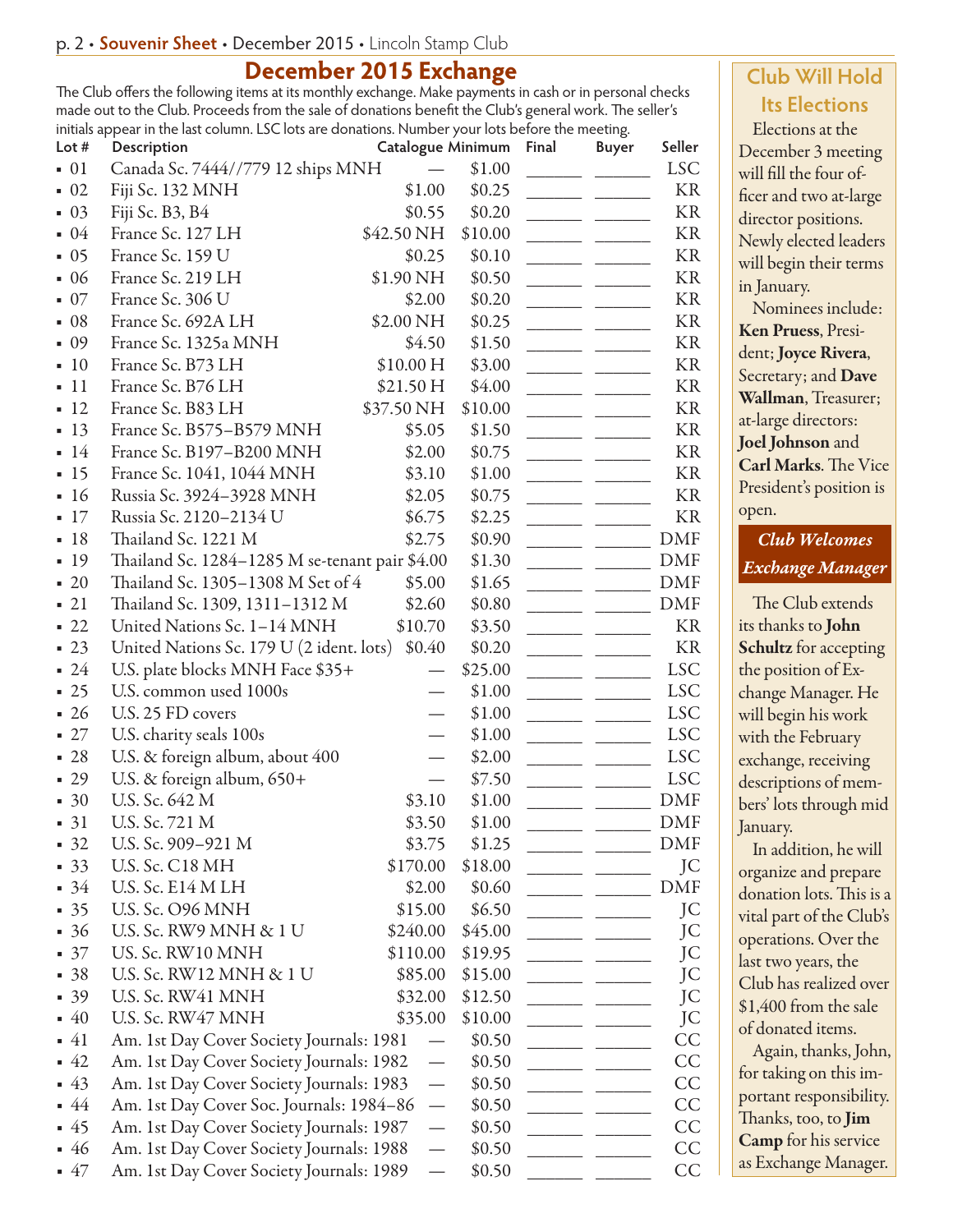# *Club Approves Theme and Design for Show Cover*

*by David M. Frye, Editor*

The Lincoln Stamp Club decided to observe the one-hundred-fiftieth anniversary of the birth of Nicholas Black Elk, holy man of the Oglala Lakota, with the design of the show cover for LINPEX '16. In a departure from past show



**Black Elk's Birth Sesquicentennial:** 2016 marks the one-hundred-fiftieth anniversary of Black Elk's birth. John G. Neihardt, Nebraska poet, interviewed him as the grounds for his famous biography.

covers, this year's cover will feature a club-designed stamp produced by Zazzle.com.

The show cover's insert will contain the following description of Black Elk and his significance in American history:

Heȟáka Sápa, known also as Black Elk, was present, as a child, at Little Big Horn in 1876 when the combined forces of several tribes, including Black Elk's Lakota, defeated U.S. Army forces under the command of George Armstrong Custer. In 1881, Black Elk proclaimed his calling as a holy man, or wičháša wakȟáŋ, when he performed the Horse Dance. From 1887 to 1889 he traveled with Buffalo Bill Cody's Wild West

Show. The cachet's photograph, made in London in 1887, shows him with Elk, a fellow performer, to his right. After returning to the Pine Ridge Reservation in 1889, he advocated for armed resistance against the U.S. military and survived the Wounded Knee Massacre in 1890. He became a Catholic in 1904 and served as a catechist. His interviews with John G. Neihardt in 1931 reached the public in 1932 with the publication of *Black Elk Speaks*. Black Elk died August 17, 1950, in Manderson, South Dakota, and is interred there in the Saint Agnes Catholic Cemetery. LINPEX '16 will be held Saturday and Sunday, Feb.

27–28, 2016, at Country Inn & Suites, Lincoln. **Web:** www.lincolnstampclub.org/linpex/.

# **Members' Philatelic Exhibition in the Works for LINPEX** *Exhibits Sought for Stamp Show*

At this year's stamp show, members of the Club will have the opportunity to display their exhibits in a sixteenframe, non-competitive exhibition. Eleven of the sixteen frames are still available. No single exhibit may exceed four frames. The entry fee, designed to cover the cost of frame rental and transport, is \$5 per frame.

If you would desire an unofficial, yet insightful critique of your work from the perspective of seasoned judges,

please visit with Ken Pruess, who is coordinating the exhibits for the show. If you are looking for tips and guidance, a number of members of the Club have exhibited both locally and nationally and would gladly offer suggestions along the way as you prepare your exhibit. The American Association of Philatelic Exhibitors provides a number of helpful online resources. **Web:** www.aape.org/exhibiting.asp.